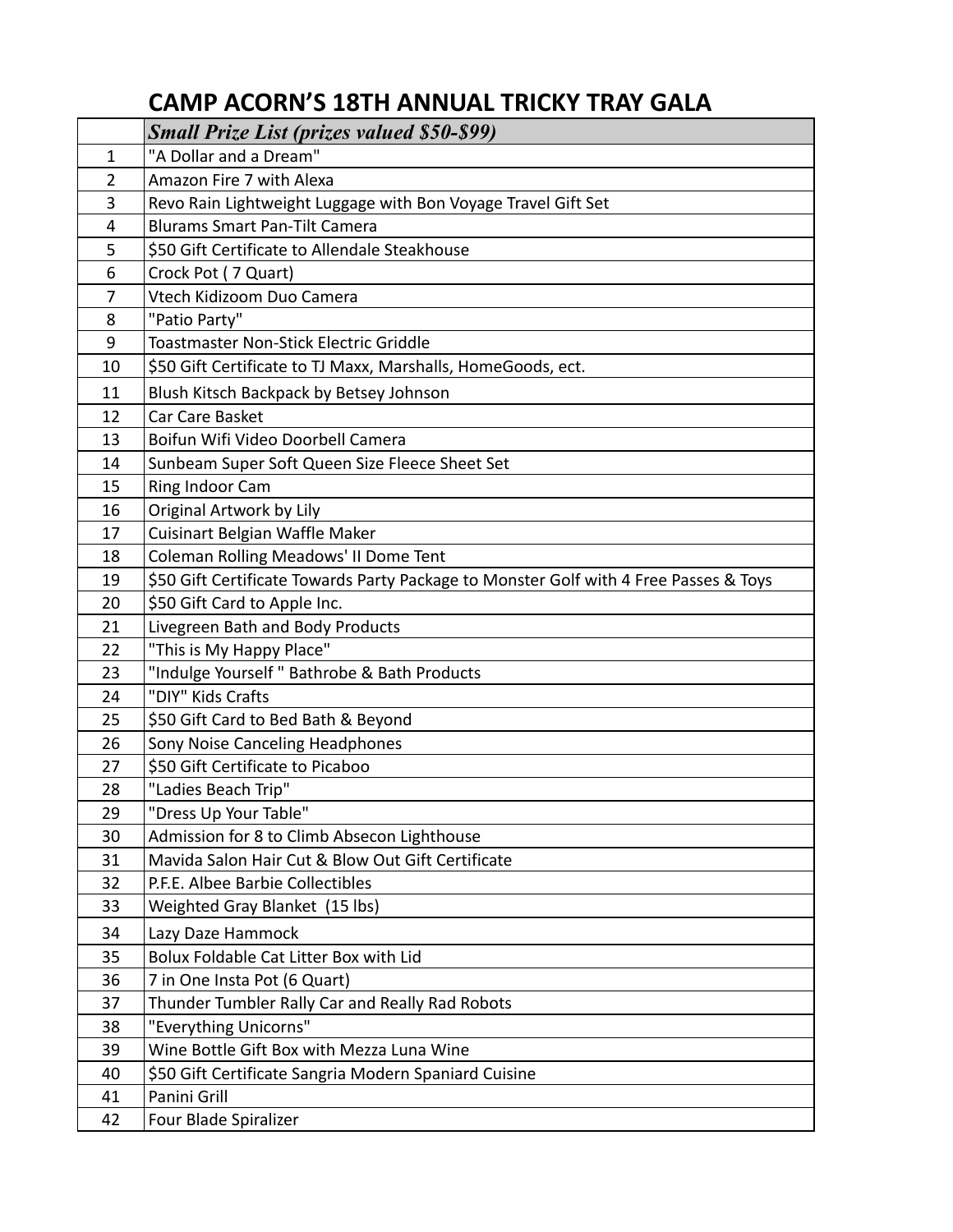| 43 | Levi Dorit Solo Saxophone Painting (10/50)                            |
|----|-----------------------------------------------------------------------|
| 44 | Think Kitchen Single Coffee Maker                                     |
| 45 | \$50 Gift Certificate to Picaboo                                      |
| 46 | <b>Albott Pro Scooters</b>                                            |
| 47 | Fashionit Type Portable Wireless Keyboard                             |
| 48 | <b>Conair Extreme Clothes Steamer</b>                                 |
| 49 | Lenox 8 X 10 Georgian Frame                                           |
| 50 | \$50 Gift Card to Best Buy                                            |
| 51 | "Happy New Year"                                                      |
| 52 | Gabba Goods Portable Charging Device                                  |
| 53 | "Where's My Cabana Boy?"                                              |
| 54 | Lecone Wireless Charging and UV Sterilizer                            |
| 55 | Four tickets to Westwood Cinemas                                      |
| 56 | "Keep it Kleen" Multi-Purpose Cleaning Basket                         |
| 57 | \$50 in Instant Lottery Ticket                                        |
| 58 | Betsey Johnson Purse with Bella Beauty Nail Care                      |
| 59 | Home Hero Cutting Board and Cutlery                                   |
| 60 | Philips Sonicare 4100 series                                          |
| 61 | Fuji Instax Mini 9 Instant Camera with Film                           |
| 62 | Winter Velvet and Spring Blossom Barbie Dolls                         |
| 63 | Nickelodeon Slime and More                                            |
| 64 | Amazon Basic Carry-on Luggage                                         |
| 65 | \$50 Gift Card to Fairway                                             |
| 66 | Three Piece Full/Queen Comforter Set                                  |
| 67 | Gucci "Guilty"                                                        |
| 68 | "Towers of Games"                                                     |
| 69 | "Get Fit" Basket                                                      |
| 70 | \$50 to Gap, Old Navy, Banana Republic, or Athleta                    |
| 71 | Toastmaster 1.5 Qt Slow Cooker with Prepara Herb-Savor                |
| 72 | Solar Living Spinning Garden Stake with a Basket of Garden Essentials |
| 73 | "Kitchen Helper"                                                      |
| 74 | Food Network Baking Basket                                            |
| 75 | \$50 Gift Card to Under Armour                                        |
| 76 | "Just My Style" Jewelry Studio, Bath Bomb and more                    |
| 77 | Auto Safety Kit                                                       |
| 78 | "Comforts of Home"                                                    |
| 79 | "Curl Up With a Good Book"                                            |
| 80 | \$50 Gift Card to Maggiano's, On the Border, Chilis, etc.             |
| 81 | Power XL 5qt air fryer                                                |
| 82 | \$50 US Postage Stamps                                                |
| 83 | <b>Dremel Versa</b>                                                   |
| 84 | The Jacket H20 waterproof Bluetooth Speaker                           |
| 85 | \$50 Gift Card to Amazon                                              |
| 86 | "Let's Make Salad"                                                    |
| 87 | "Use your Creativity"                                                 |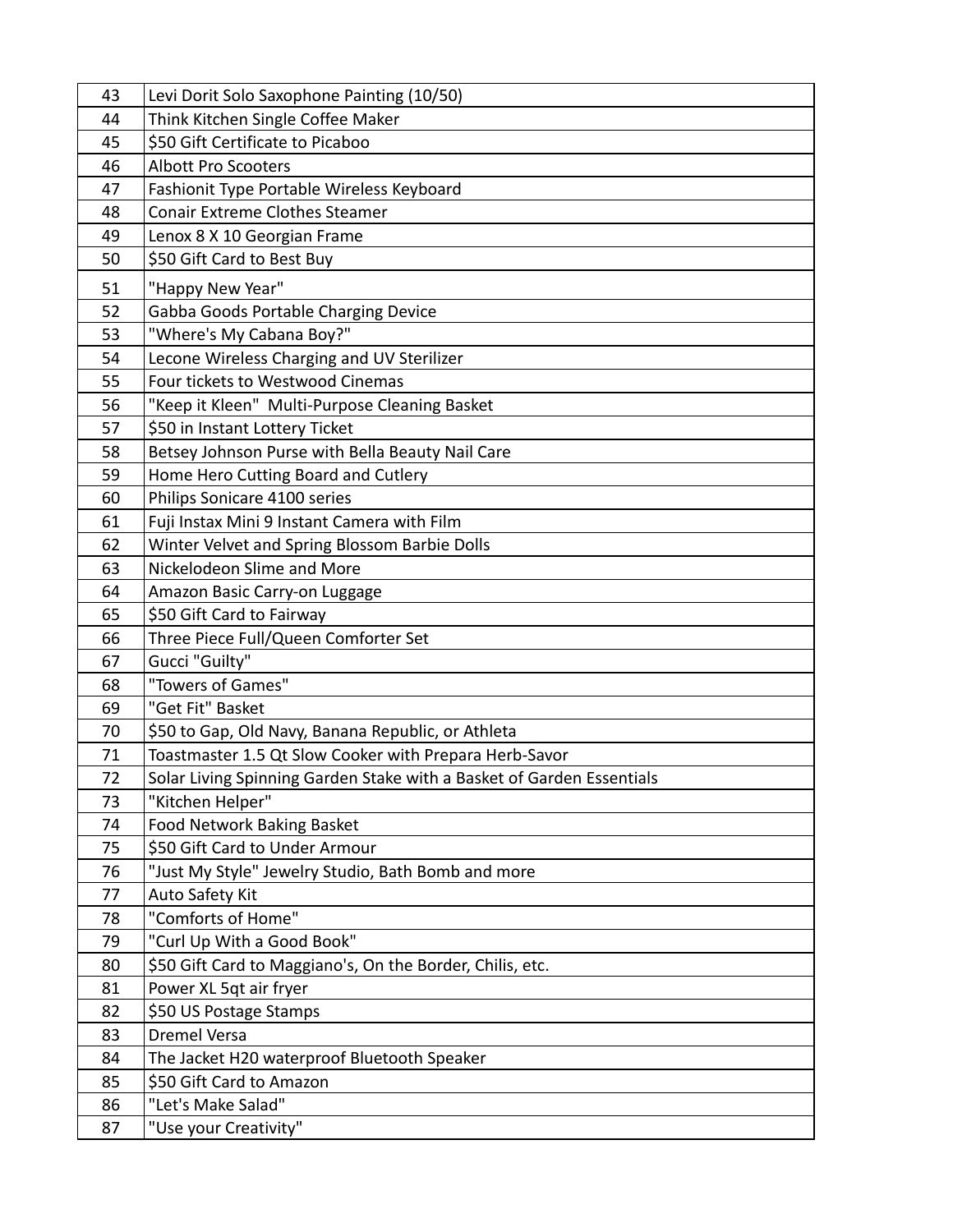| 88  | All Clad 4 Quart Ceramic Slow Cooker                                  |
|-----|-----------------------------------------------------------------------|
| 89  | Echo Dot Clock                                                        |
| 90  | \$50 Gift Card to Build a Bear                                        |
| 91  | <b>Cuisinart Toaster</b>                                              |
| 92  | Remy Martin Fine Champagne Cognac                                     |
| 93  | <b>Kitchen Necessities</b>                                            |
| 94  | <b>Baking Basket</b>                                                  |
| 95  | Automatic Pet Feeder- Voice Recorder                                  |
| 96  | Paint Sprayer Spray Gun                                               |
| 97  | Autumn Original by Eric G.                                            |
| 98  | Worksite 20V Cordless Nailer/Stapler                                  |
| 99  | Alex Guarnaschelli Ice Cream Maker Chef Collection                    |
| 100 | \$50 Gift Card to AMC                                                 |
| 101 | Glenmorangie Single Malt Scotch Whisky                                |
| 102 | Flexbook Touch 7 in 1 Keyboard Case                                   |
| 103 | <b>Kitchen Essentials</b>                                             |
| 104 | "Tree of Life" by TLC Designs                                         |
| 105 | \$50 Gift Card to Chick-fil-A                                         |
| 106 | Drinkwell Original Pet Fountain and Cat Toy Roller                    |
| 107 | Galphi Q2 Dash Cam 2K Resolution & Wifi                               |
| 108 | \$50 Worth of Stamps                                                  |
| 109 | <b>WaterProof Action Cam</b>                                          |
| 110 | \$50 Gift Card to Panera                                              |
| 111 | Women's Hypervenom Phade Soccer Cleats Size 7.5                       |
| 112 | "Bakers Delight"                                                      |
| 113 | Complete Car Care                                                     |
| 114 | "Family Game Night"                                                   |
| 115 | 4 Tickets to Field Station: Dinosaurs                                 |
| 116 | Keurig K-Compact 36 oz Single Serve Coffee Maker                      |
| 117 | Solar Living Spinning Garden Stake with a Basket of Garden Essentials |
| 118 | Roku Streaming Stick+                                                 |
| 119 | "Silly Games" for Kids                                                |
| 120 | \$50 Gift Card to Top Golf                                            |
| 121 | <b>Grilling Basket</b>                                                |
| 122 | Automotive Jump Pack                                                  |
| 123 | <b>Watercolor Painting by Lily</b>                                    |
| 124 | Smart 24 feet LED Color Changing Plug in String Lights                |
| 125 | Mavida Salon Hair Cut & Blow Out Gift Certificate                     |
| 126 | Electric Kettle and Tea Drops                                         |
| 127 | "Toys for TOT-lers"                                                   |
| 128 | Ikea Picture Frame Set & \$15 Gift Card to Shutterfly                 |
| 129 | Chompers Bean Bag Chair with Art & Crafts                             |
| 130 | \$50 Gift Card to Old Navy                                            |
| 131 | <b>Girl Scout Cookie Delight</b>                                      |
| 132 | Science Kids                                                          |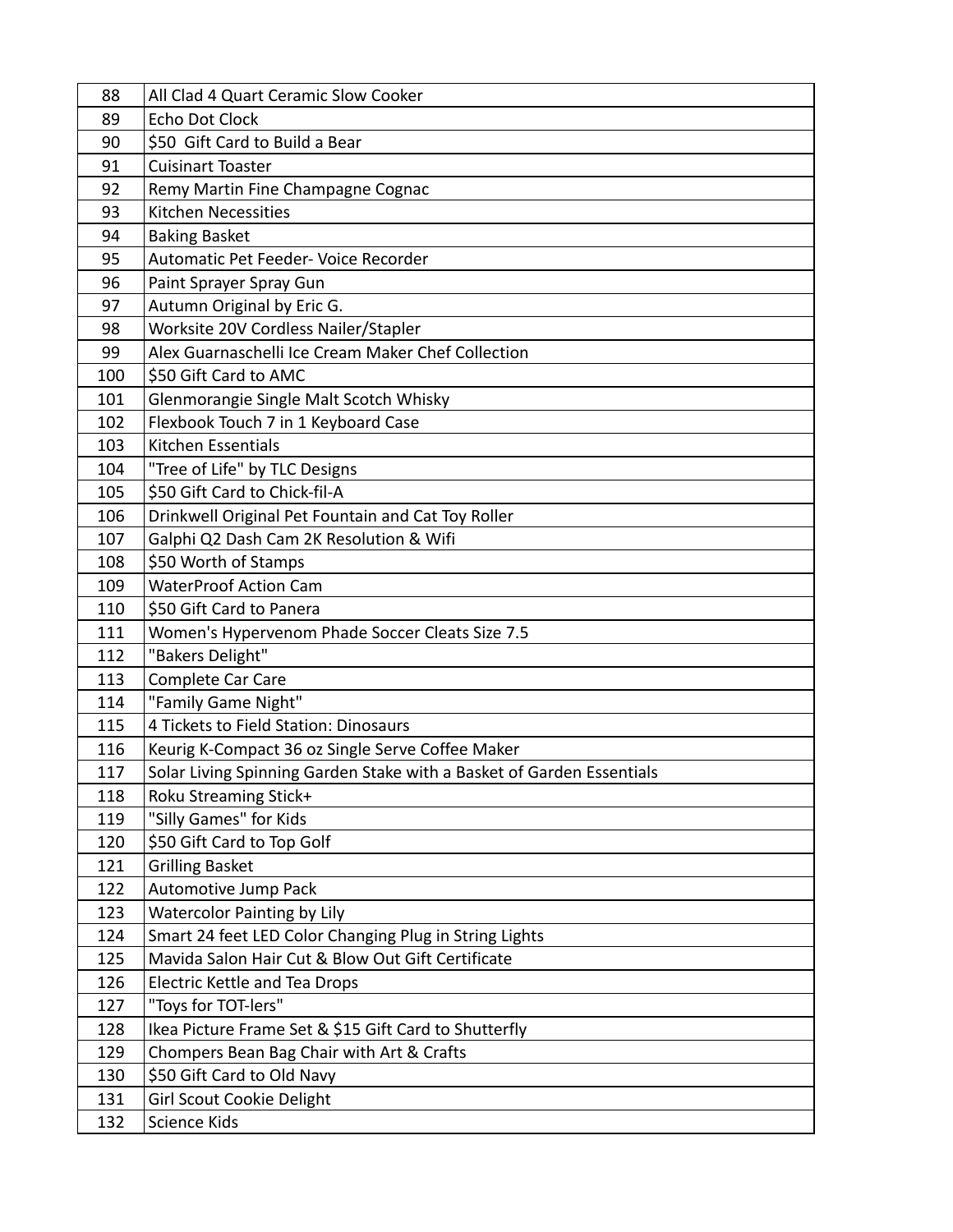| 133 | Hot Air Popcorn Maker and Accessories                                         |
|-----|-------------------------------------------------------------------------------|
| 134 | Holiday Tea Light Lamps (set of 2)                                            |
| 135 | \$50 Gift Card to The Container Store                                         |
| 136 | <b>Holiday Cards and More</b>                                                 |
| 137 | Gardening Basket                                                              |
| 138 | <b>Color Street Basket</b>                                                    |
| 139 | Ring Indoor Cam                                                               |
| 140 | \$50 Gift Card to "Happy Rewards" Barnes & Noble, Dave & Busters, Sephora etc |
| 141 | 10 Speed Blender with Super Smoothie Kit & Smoothie Recipe Book               |
| 142 | <b>Spring Easter Basket</b>                                                   |
| 143 | Mavida Salon Hair Cut & Blow Out Gift Certificate                             |
| 144 | "Warm and Cozy Christmas"                                                     |
| 145 | Four Admissions Pass to American Labor Museum                                 |
| 146 | 3-Way Smart Light Switch                                                      |
| 147 | Newbalance Pink and White Women's Track Spikes- size 7                        |
| 148 | 7.5 ft Tan Patio Umbrella                                                     |
| 149 | "It's a Dog's Life"                                                           |
| 150 | Four VIP Passes to Hawthorne or Maplewood Theatres                            |
| 151 | Portable Tire Inflator Air Compressor                                         |
| 152 | "Summer Relaxation"                                                           |
| 153 | Original Artwork by Lily                                                      |
| 154 | <b>Waffle Maker and Accessories</b>                                           |
| 155 | \$50 Gift Card to Kohl's                                                      |
| 156 | <b>Watercolor Painting by Lily</b>                                            |
| 157 | Btech UV-5X3 FM transceiver                                                   |
| 158 | 2 Graphite Pickleball Paddles with Carry Case and Balls                       |
| 159 | Accent Sequin Pillows (Gold & Pink)                                           |
| 160 | 6 Complimentary Passes to Palisades Climb Adventure                           |
| 161 | Samsonite Black Laptop Backpack                                               |
| 162 | "Holly & Jolly Holidays"                                                      |
| 163 | Mavida Salon Hair Cut & Blow Out Gift Certificate                             |
| 164 | "Nice and Cozy"                                                               |
| 165 | \$50 Gift Card to Apple Inc.                                                  |
| 166 | Vera Bradley Small Tic Tac Tote Puccini                                       |
| 167 | Vase by Ann Marie Designs                                                     |
| 168 | "Kimono Mornings"                                                             |
| 169 | Baby's First Year                                                             |
| 170 | 2 Tickets to Ripley's Believe It or Not & Book                                |
| 171 | \$25 Gift Card to Biagio's Ristorante & \$25 gift card to BIN 52              |
| 172 | "Cupcake Treat" hand painted by lan                                           |
| 173 | Deluxe Foot Spa, Foot Scrubber and Bath Salts                                 |
| 174 | Bolish Fashion Soft PU Leather Women Shoulder Bag                             |
| 175 | \$50 Gift Certificate Sangria Modern Spaniard Cuisine                         |
| 176 | Mavida Salon Hair Cut & Blow Out Gift Certificate                             |
| 177 | 6 Quart Slow Cooker and Cookbook                                              |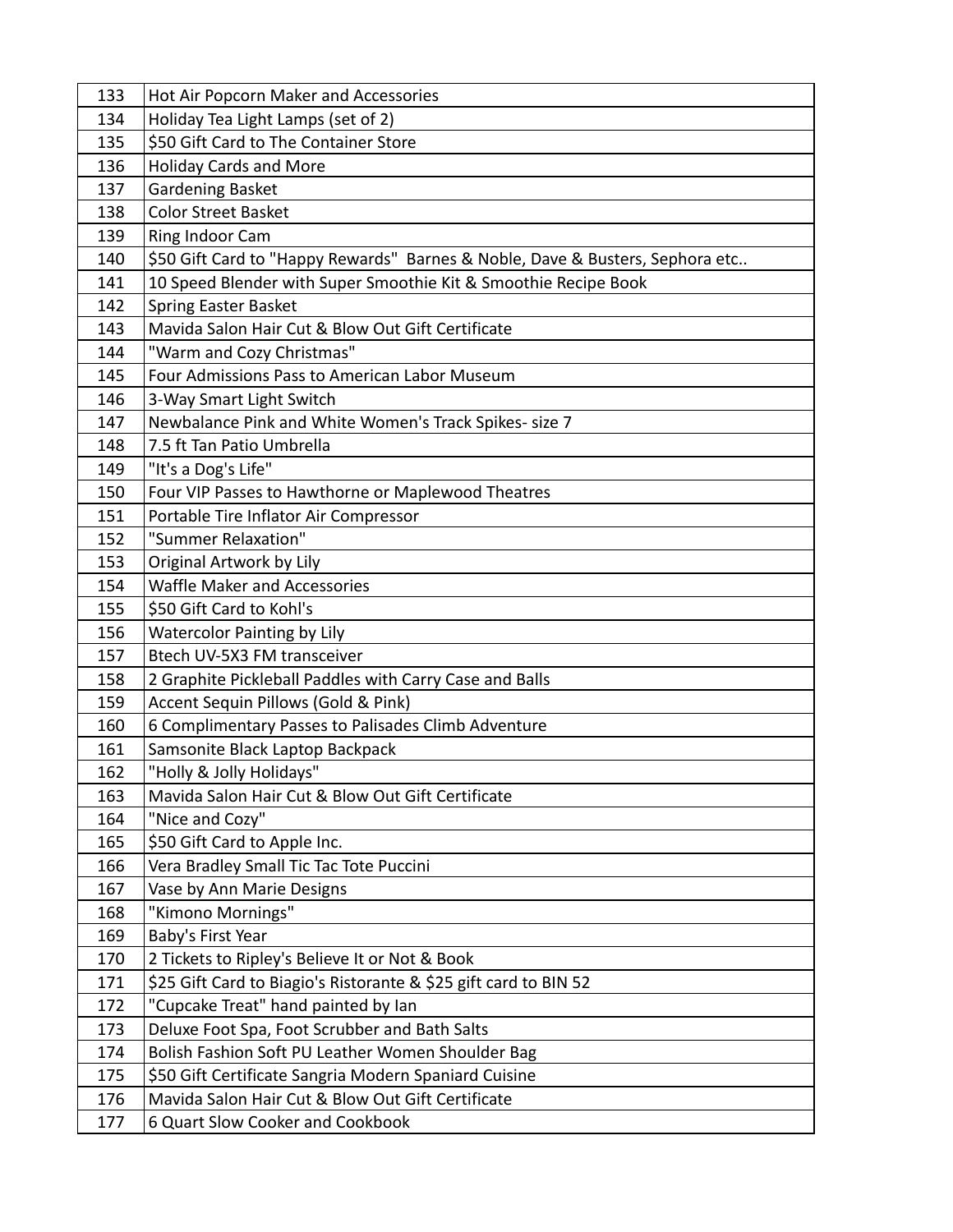| 178 | "Merry & Bright"                                          |
|-----|-----------------------------------------------------------|
| 179 | Williams Sonoma Pie Pan                                   |
| 180 | \$50 Gift Card to Maggiano's, On the Border, Chilis, etc. |
| 181 | "Story Time"                                              |
| 182 | \$50 Gift Certificate to Allendale Bar & Grill            |
| 183 | <b>Crockpot Slow Cooker and Utensils</b>                  |
| 184 | <b>Pilates Basket</b>                                     |
| 185 | \$50 Gift Card to Grubhub                                 |
| 186 | "For Your Little Creator"                                 |
| 187 | "Beach Hangout"                                           |
| 188 | <b>Red Quilted Hammock</b>                                |
| 189 | 3 Speed Hand Mixer and Brownie Mix                        |
| 190 | \$50 Gift Card to DoorDash                                |
| 191 | "It's A Girl!"                                            |
| 192 | "Holiday Cheer"                                           |
| 193 | Kids Balance Bike-Dalmatian                               |
| 194 | Vera Bradley Handbag                                      |
| 195 | \$50 to Stop & Shop                                       |
| 196 | \$50 Worth of Lottery Tickets                             |
| 197 | "Wine For Two"                                            |
| 198 | Charlie Brown Waffle Maker and waffle mix                 |
| 199 | "Poppy" by TLC Designs                                    |
| 200 | Dove Day Spa European Facial                              |
| 201 | <b>Singer Sewing Machine</b>                              |
| 202 | PEANUTS-"The Great Pumpkin Patch"                         |
| 203 | Nike Jr Phantom VSN Soccer Cleats Size 5.5                |
| 204 | "Just for Men"                                            |
| 205 | \$50 Glft Certificate to Picaboo                          |
| 206 | "For the Creator in You"                                  |
| 207 | Lydia Baldassarre Original Watercolor Painting            |
| 208 | "Brain Teasers Christmas"                                 |
| 209 | River Run Lounge & Hard Seltzer                           |
| 210 | \$50 to Allendale Flowers                                 |
| 211 | <b>Holiday Cards for All Occasions</b>                    |
| 212 | "Rainy Day Fun"                                           |
| 213 | "The North Pole"                                          |
| 214 | <b>Winter Essentials</b>                                  |
| 215 | \$50 Gift Card to Humdingers                              |
| 216 | "Movie Night"                                             |
| 217 | <b>Color Street Prints Basket</b>                         |
| 218 | "Nutcracker Christmas"                                    |
| 219 | Poptastic Basket                                          |
| 220 | "Chillin' in the Summer"                                  |
| 221 | "Baking Wars"                                             |
| 222 | "Celebrating Us!"                                         |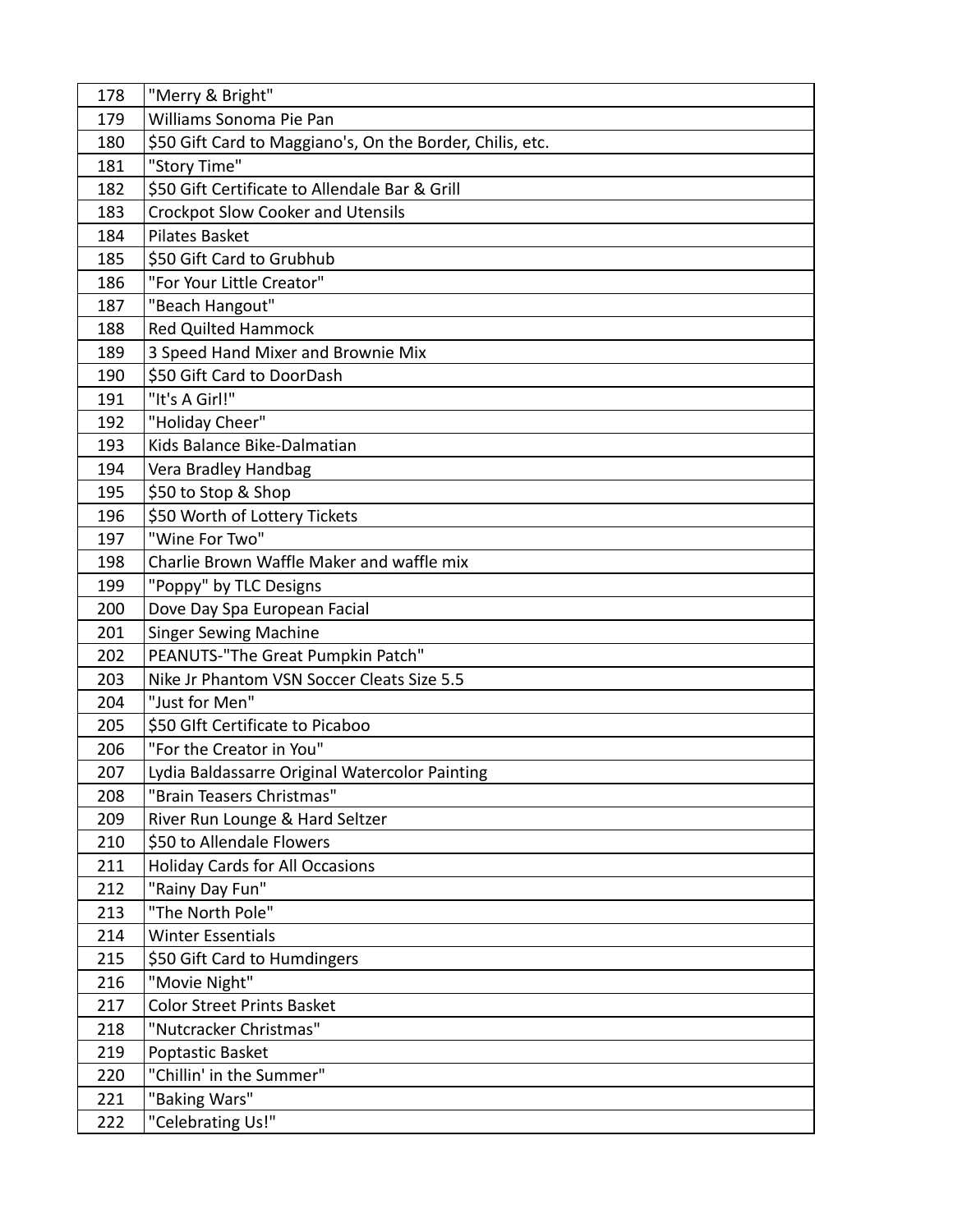| 223 | "Young Fun!"                                                                   |
|-----|--------------------------------------------------------------------------------|
| 224 | "Sweet Dreams"                                                                 |
| 225 | Admission for 8 to climb Absecon Lighthouse                                    |
| 226 | "Girl Scout Cookie Mania"                                                      |
| 227 | <b>Bauer Hockey Gear</b>                                                       |
| 228 | <b>Paragon Gymnastics</b>                                                      |
| 229 | "It's Pasta Night!"                                                            |
| 230 | \$40 Gift Card to The Castle and \$20 Arcade Game Card to FunTime Junction     |
| 231 | <b>Wedgwood Ornament Basket</b>                                                |
| 232 | Dodow Fall Asleep Faster Endormez-vous Plus Vite                               |
| 233 | "Feeling Peachy"                                                               |
| 234 | Disney Basket (Shirts Sizes Kids XS, Kids Large, Adult XS, Adult M, Adult 2XL) |
| 235 | E-course on: The Sugar Swap                                                    |
| 236 | Melitta Cafe Cappuccino Maker                                                  |
| 237 | "Wine Time"                                                                    |
| 238 | A Visit From the North Pole                                                    |
| 239 | Pampered Chef Pan and Cake Mix                                                 |
| 240 | \$50 Gift Card to Maggiano's, On the Border, Chilis, etc.                      |
| 241 | "Pretty in Pink"                                                               |
| 242 | Plush Sequin Throw Pillows                                                     |
| 243 | Watercolor Design by Lily                                                      |
| 244 | "Touch of Pasta"                                                               |
| 245 | \$50 Gift Card to Target                                                       |
| 246 | POSH basket                                                                    |
| 247 | Williams Sonoma Pie Pan                                                        |
| 248 | "Jolly St. Nick"                                                               |
| 249 | Mavida Salon Hair Cut & Blow Out Gift Certificate                              |
| 250 | Four tickets to Westwood Cinemas                                               |
| 251 | "Tea Time"                                                                     |
| 252 | <b>Assorted Blue Rays</b>                                                      |
| 253 | Turbro Tabletop Fire Pit                                                       |
| 254 | Coffee Clutch                                                                  |
| 255 | \$50 gift certificate to FINO                                                  |
| 256 | Flashback ATARI                                                                |
| 257 | "The North Pole Martini"                                                       |
| 258 | <b>Holiday Bowl Family Pass</b>                                                |
| 259 | "Pink-A-Liclous"                                                               |
| 260 | \$50 to Build a Bear                                                           |
| 261 | "Squishy's & More"                                                             |
| 262 | Yankee Candle "A Scent for each Season"                                        |
| 263 | 2 Tickets to Urban Air & Socks                                                 |
| 264 | "Outdoor Fun for All!"                                                         |
| 265 | \$50 Glft Certificate to Picaboo                                               |
| 266 | "Everything But the Desk"                                                      |
| 267 | Mavida Salon Hair Cut & Blow Out Gift Certificate                              |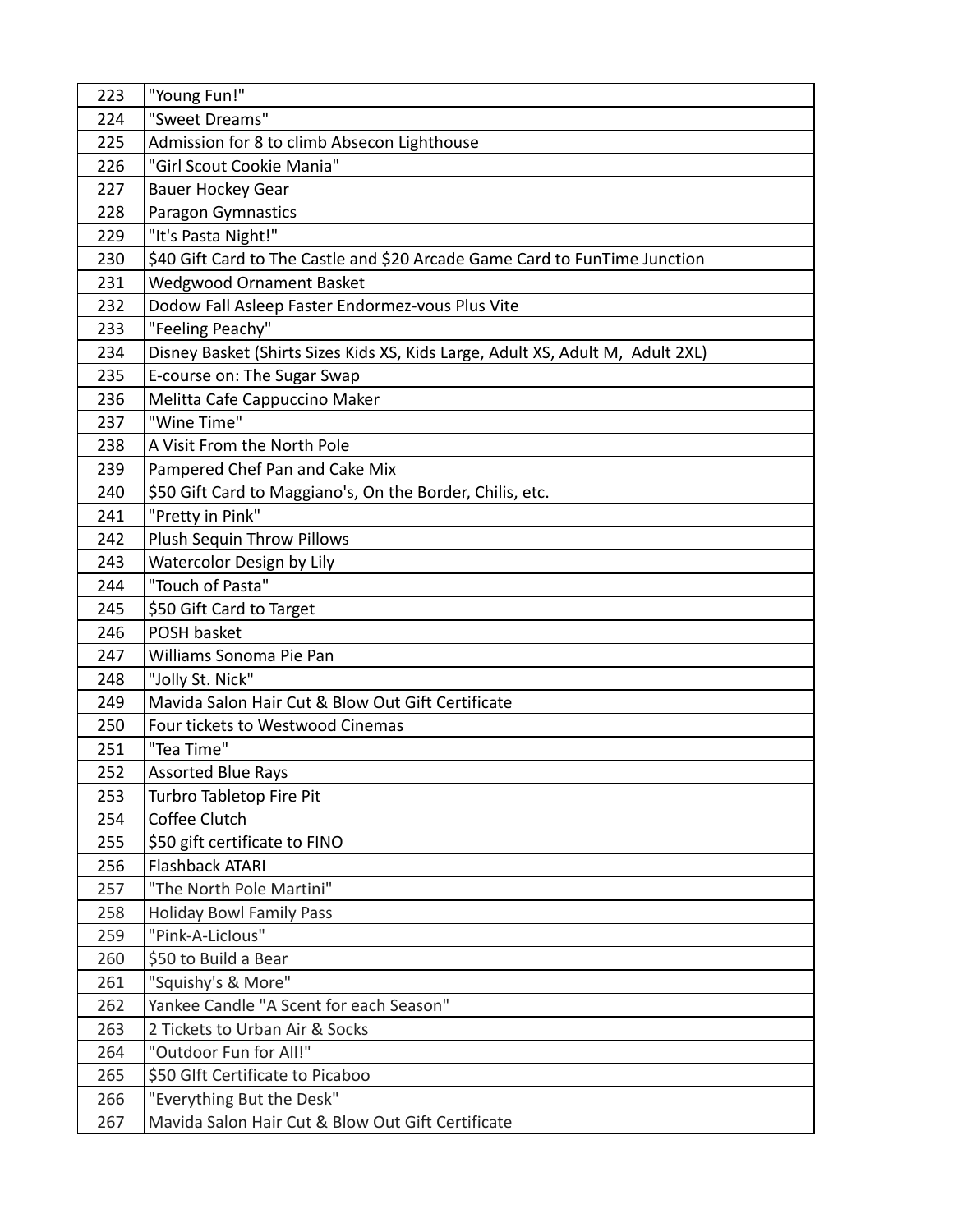| 268 | Sentry Safe Small Chest with Handle                                       |
|-----|---------------------------------------------------------------------------|
| 269 | \$50 Makeover to Sothys                                                   |
| 270 | Picky Eaters into Healthy Eaters e-course and wine                        |
| 271 | <b>William Sonoma Winter Platters</b>                                     |
| 272 | \$89 Gift Card to Float Parlor                                            |
| 273 | Koolaburra by UGG Octavia Sculpted Diamond Faux Fur Throw                 |
| 274 | \$30 to Mrs. Hanna Krause's Homemade Candy & Fireball Party Bucket        |
| 275 | \$50 Gift Certificate to Picaboo                                          |
| 276 | Mavida Salon Hair Cut & Blow Out Gift Certificate                         |
| 277 | Homemade Mermaid Blanket & Mermaid Backpack                               |
| 278 | Lenox Vase and Angel                                                      |
| 279 | <b>Classic Game Night Basket</b>                                          |
| 280 | \$50 Gift Card to Amazon                                                  |
| 281 | "Ulta Glamour"                                                            |
| 282 | "Pink Peacock & Spring Meadows" by TLC Designs                            |
| 283 | "Entertaining Made Easy"                                                  |
| 284 | Caravella Limoncello & Kurant Vodka Basket                                |
| 285 | Allendale Bar & Grill                                                     |
| 286 | 2 Piece Acadia Lazy Susan Chip & Dip Set                                  |
| 287 | Alex & Ani Shine Bright bracelet, Steve Madden Wallet and Scarf           |
| 288 | "Welcome Baby"                                                            |
| 289 | Whiskey Basket                                                            |
| 290 | "Personally Yours"                                                        |
| 291 | <b>Envision Video Services</b>                                            |
| 292 | <b>Star Wars Basket</b>                                                   |
| 293 | "Instant Winner?"                                                         |
| 294 | Intax Mini Camera & Film                                                  |
| 295 | \$25 Cheesecake Factory and \$25 Gift Certificate to Kests Pizza & Vino   |
| 296 | "Night at Home"                                                           |
| 297 | \$50 Gift Certificate to Sage Restaurant & Wine                           |
| 298 | "Primp & Pamper"                                                          |
| 299 | \$50 to Franco's Metro                                                    |
| 300 | UGG Men's Slippers (size 9)                                               |
| 301 | Trader Joe's Food Basket and \$15 Dunkin Donuts Gift Card                 |
| 302 | \$25 Gift Card to Foodtown and \$25 Gift Certificate to Thatcher McGhee's |
| 303 | "Hanging with My Gnomes"                                                  |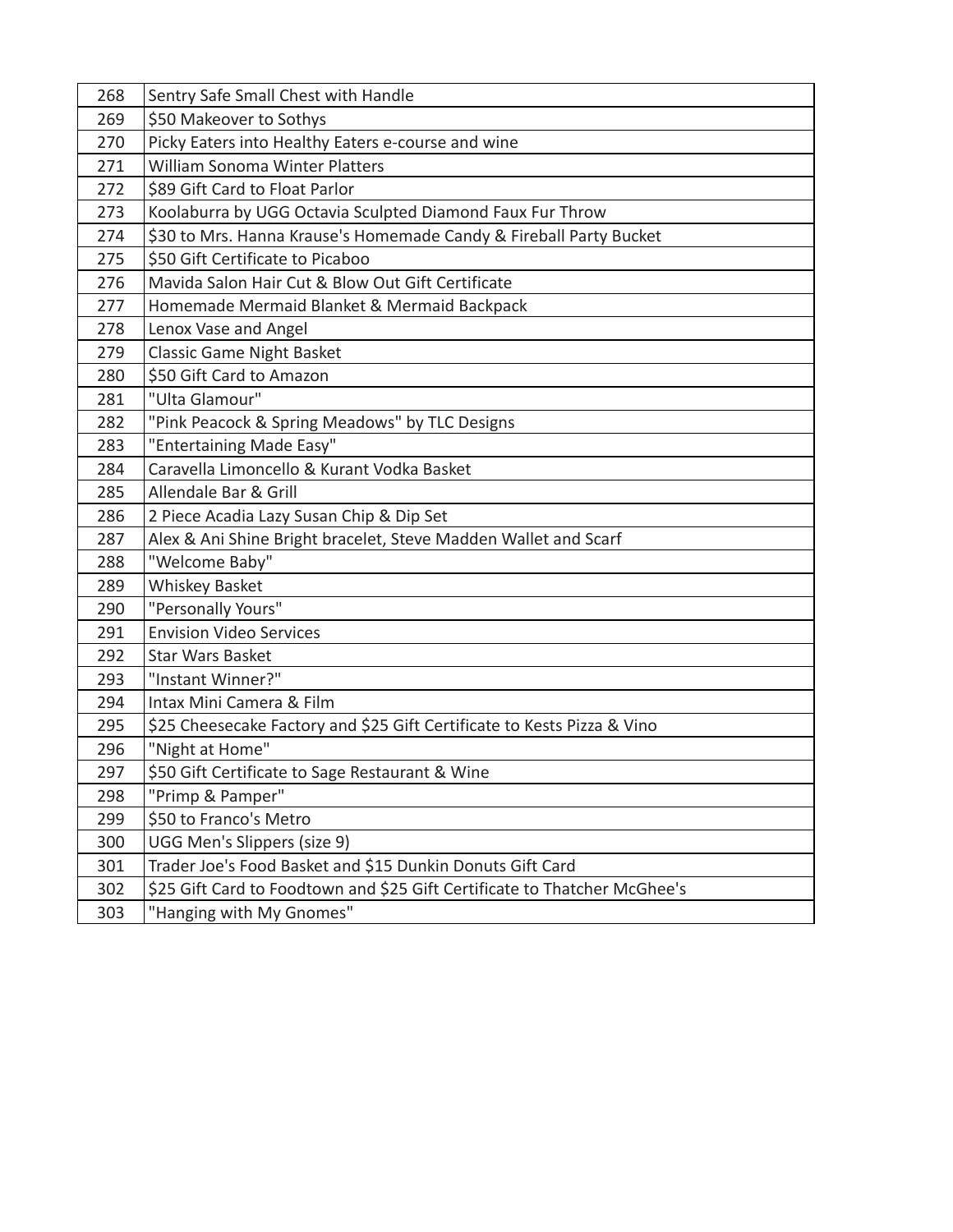|    | <b>Large Prize List (prizes valued \$100-\$499)</b>                   |
|----|-----------------------------------------------------------------------|
| 1  | Amazon Kindle Paperwhite                                              |
| 2  | Farberware 15 Piece Pots and Pans                                     |
| 3  | Yamaha All Weather Outdoor Speakers                                   |
| 4  | Power XL Vortex Air Fryer                                             |
| 5  | \$100 Gift Certificate to Uncle Giuseppe's Marketplace                |
| 6  | "Wash, Dry, Fold, Repeat" Laundry Basket                              |
| 7  | Coach Wallet                                                          |
| 8  | Logitech Type+ Case with Integrated Bluetooth Keyboard for iPad Air 2 |
| 9  | Italian Basket                                                        |
| 10 | Dr. Heater Portable Carbon Infrared Heater                            |
| 11 | Sodastream Fizzi One Touch Sparkling Water Maker                      |
| 12 | Tiffany & Co. Key Chain                                               |
| 13 | 7 in 1 Insta Pot 8 Quart                                              |
| 14 | Vtech Baby Video Monitor                                              |
| 15 | \$100 Gift Card to BEST BUY                                           |
| 16 | Celestron Cavalry 10x50 Binocular with Book on Stargazing             |
| 17 | Philips Wake Up Light with 3 Natural Sounds & FM Radio                |
| 18 | Rolling Scrapbooking Storage Tote                                     |
| 19 | Beats Solo2 Wireless Headphones                                       |
| 20 | \$100 Gift Card to Trader Joes                                        |
| 21 | <b>Shark Ion Robot Vacuum</b>                                         |
| 22 | Bose Soundlink Micro Bluetooth Speaker                                |
| 23 | Therapedic Weighted Cooling Blanket                                   |
| 24 | One Session of Swim Lessons (6 weeks) at the Fountain Fitness Center  |
| 25 | Coach Canteen Handbag                                                 |
| 26 | AeroGarden In Home Garden System with Seed Pod Kit                    |
| 27 | Henckels International 12 Piece Knife Set                             |
| 28 | Table Top Patio Heater                                                |
| 29 | Powerbeats 3 Wireless Headphones                                      |
| 30 | \$100 Gift Card to Amazon                                             |
| 31 | "Let's Get Baked" Bakers Basket                                       |
| 32 | Kate Spade Purse                                                      |
| 33 | Steve Madden Backpack with Candle and Phone Holder                    |
| 34 | Aria Digital Air Fryer Oven                                           |
| 35 | Everbilt Cooler (26 Quart) & Assorted Beer                            |
| 36 | De'Longhi Livenza 24L Oven                                            |
| 37 | <b>Bucket of Wine with Accessories</b>                                |
| 38 | Fujifilm Instax Share Smartphone Printer                              |
| 39 | Summer 3D Lite Stroller                                               |
| 40 | Digital Wellness Seminar or Coaching & Children's Books               |
| 41 | Gift Certificate for an Eminence Organic Facial at The Fountain Spa   |
| 42 | All-Terrain Sound Pro Wireless Speaker                                |
| 43 | <b>Ancestry DNA</b>                                                   |
| 44 | Pink Coach Handbag                                                    |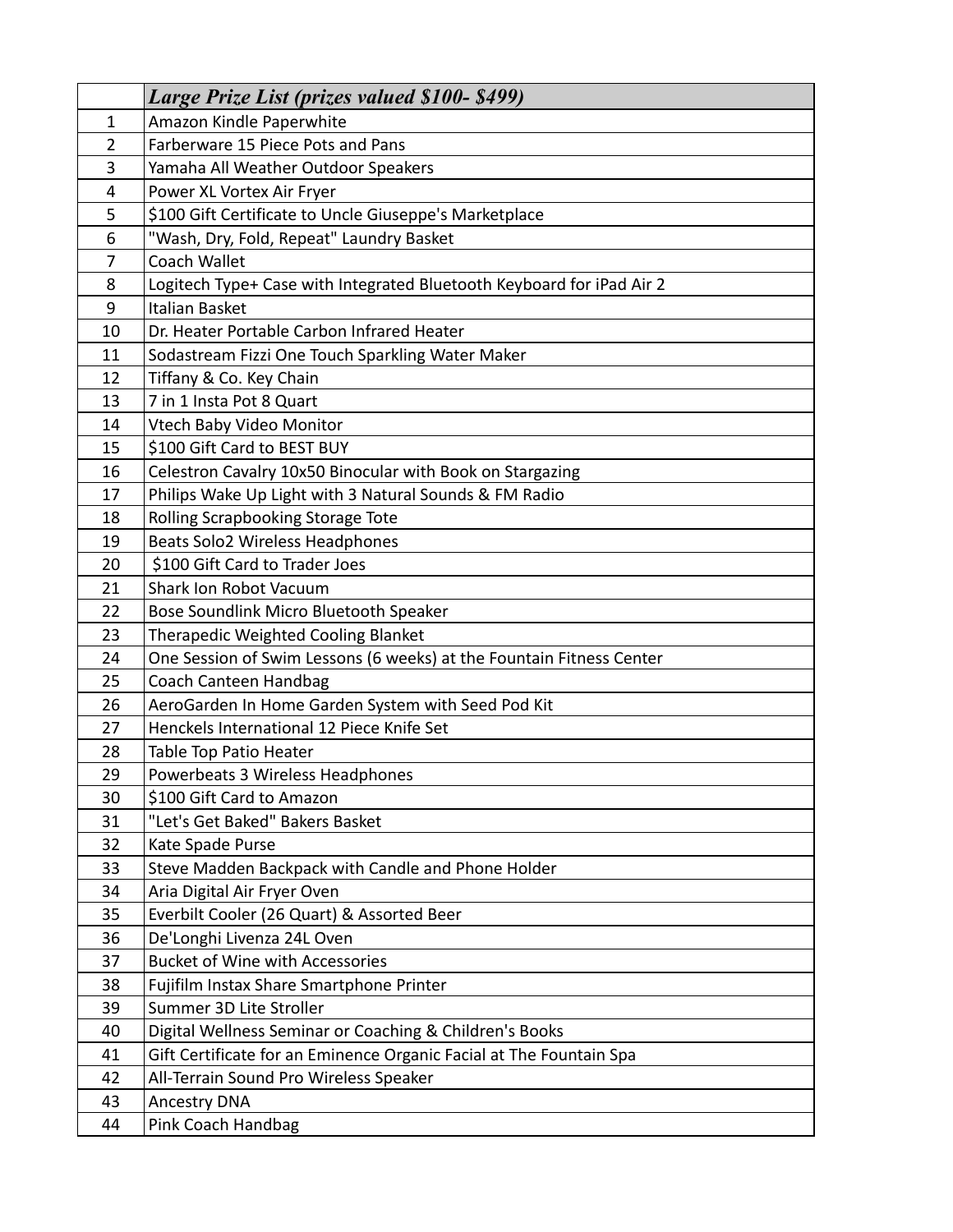| 45 | \$100 Gift Card to Outback, Carrabba's, Bonefish Grill and Fleming's     |
|----|--------------------------------------------------------------------------|
| 46 | Vera Bradley "Weekender"                                                 |
| 47 | <b>Bistro Set</b>                                                        |
| 48 | One 45 Minute Session to Center IMT                                      |
| 49 | "Everything for Your Bathroom"                                           |
| 50 | <b>Waterpik SideKick</b>                                                 |
| 51 | Lancome La Vie est belle - "Happiness is Here"                           |
| 52 | Stanley Commercial Ergoserv Stainless Steel Air Pot                      |
| 53 | <b>Mexican Basket with Alcohol</b>                                       |
| 54 | Yankee Candles - "A Scent for All Seasons"                               |
| 55 | <b>American Doll &amp; Accessories</b>                                   |
| 56 | Best Choice Outdoor Fire Pit                                             |
| 57 | Flexible Flyer Sled & Teddy                                              |
| 58 | JA Henckels Fine Edge Cutlery                                            |
| 59 | Tory Burch Lipstick Holder                                               |
| 60 | \$100 to Morton's Steakhouse                                             |
| 61 | <b>Ring Doorbell</b>                                                     |
| 62 | Razor Scooter E90 Motorized                                              |
| 63 | Wamsutta 625 Thread Count (Queen Sheet Set)                              |
| 64 | Melange Square Dinnerware Set of 8 Black Lines Serey                     |
| 65 | Tomahawk Lake Waterpark Four Free General Admissions                     |
| 66 | "Wonderful White Wine" Basket with Opener Set                            |
| 67 | Rooftree Elite Percussion Massage Device                                 |
| 68 | <b>Bikestar Kick Scooter</b>                                             |
| 69 | Tushy Classic 3.0 Bidet Toilet Seat Attachment                           |
| 70 | <b>Black Coach Sunglasses</b>                                            |
| 71 | Marc Jacobs Crossbody Bag                                                |
| 72 | Holy Stone HS 420 Mini Drone                                             |
| 73 | Farberware Cookstart 15 Piece Non-Stick Pots and Pans                    |
| 74 | Fendi Women's Designer Sunglasses                                        |
| 75 | \$100 Gift Certificate to the River Palm Terrace                         |
| 76 | Henckels International 12 Piece Knife Set                                |
| 77 | Everbilt Cooler (26 Quart) & White Claws                                 |
| 78 | Tiffany & Co. Keychain                                                   |
| 79 | Dewalt Drill/Driver Impact Driver Combo Kit                              |
| 80 | \$100 Gift Card to Target                                                |
| 81 | Apple Watch Series 6 44mm Space Gray Aluminum Case and Black Sports Band |
| 82 | Gift Certificate for a Signature Hydrafacial at The Fountain Spa         |
| 83 | Kate Spade "On Purpose" Tote with Wallet and Earrings                    |
| 84 | Nespresso Inissia & Aeroccino3 by Delonghi                               |
| 85 | Immersive Virtual Reality experience at Sandbox VR Paramus               |
| 86 | "Stationery for All Occasions"                                           |
| 87 | "Trendy Beach Bag for a Night Out"                                       |
| 88 | M.I.L.A Gray Suede Leather Bag                                           |
| 89 | Eufy by Anker RoboVac 35C                                                |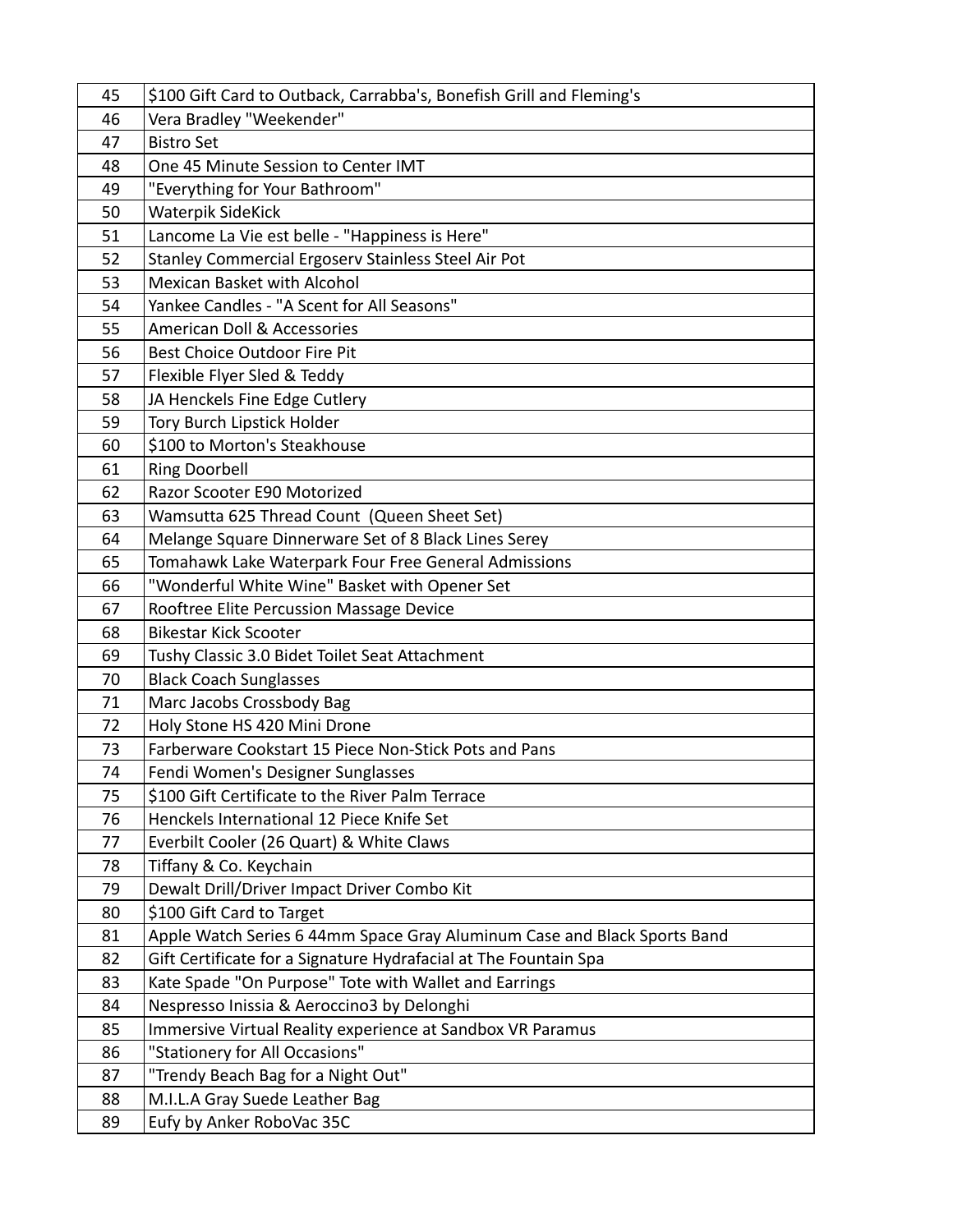| 90  | One Free Week at the Fountain Ridge Day Camp                              |
|-----|---------------------------------------------------------------------------|
| 91  | Beryll Periwinkle Cashmere Scarf with Leather Fringe                      |
| 92  | <b>Amazon Smart Thermostat</b>                                            |
| 93  | ili Leather Crossbody Organizer Hobo Bag                                  |
| 94  | NexGrill 5 Burner Gas Grill and Side Burner                               |
| 95  | 5 Tickets to Comic Strip Live NYC                                         |
| 96  | Organic to Green Basket                                                   |
| 97  | Tiffany & Co. Key Chain                                                   |
| 98  | Portable Infrared Heater Roll Cage Combo TRC                              |
| 99  | "Ladies Delight"                                                          |
| 100 | The Total Wine Experience (up to 20 people) Wine Tasting                  |
| 101 | "Day at the Beach"                                                        |
| 102 | Kardia Mobile EKG and Case                                                |
| 103 | Mexican Basket                                                            |
| 104 | <b>BTB LA Cross Bag Purse</b>                                             |
| 105 | 2 Month Full Access Membership to Q Performance Training Center           |
| 106 | Light Pink Cleansing & Exfoliating Body Brush                             |
| 107 | Gift Certificate for a 50 Minute Mother-To-Be Message at The Fountain Spa |
| 108 | Festive Holiday Coach Wallet                                              |
| 109 | White Wood Rocking Chair                                                  |
| 110 | 2 Tickets to Dorney Park & Wildwater Kingdom (valued at \$140)            |
| 111 | Kashmira Professional Blowout Brush                                       |
| 112 | 1 week of "Gym Ratz" Basketball Camp                                      |
| 113 | Large Vase by Ann Marie Designs                                           |
| 114 | <b>Fitbit Versa</b>                                                       |
| 115 | Two Months Free Membership at Fountain Fitness Center                     |
| 116 | Skagen Women's Watch                                                      |
| 117 | Kitchen Basket                                                            |
| 118 | Tiffany & Co. Key Chain                                                   |
| 119 | Margaritaville Frozen Concoction Maker                                    |
| 120 | Pediatric Dentistry Basket                                                |
| 121 | Marc Jacobs Backpack                                                      |
| 122 | <b>Winter Gnome</b>                                                       |
| 123 | "Experience Jurassic Jersey!" Family 4 Pack of Tickets                    |
| 124 | Teal Olympia Suitcase (Set of 3)                                          |
| 125 | Urban Air Adventure Park 1 Free Basic Birthday Party                      |
| 126 | Michael Kors Brown Wristlet                                               |
| 127 | Blue Instant 10x10 Pop-up Canopy                                          |
| 128 | Mr. Cupcake Basket with \$35 gift card                                    |
| 129 | Vera Bradley Weekender- Ikat Island                                       |
| 130 | 4 Tickets to 5 Wits West Nyack VIP Pass                                   |
| 131 | Tote Le Monde Navy Purse                                                  |
| 132 | Razor RipStik Caster Board (Blue)                                         |
| 133 | Margaritaville                                                            |
| 134 | <b>Waterpik Sonic Fusion</b>                                              |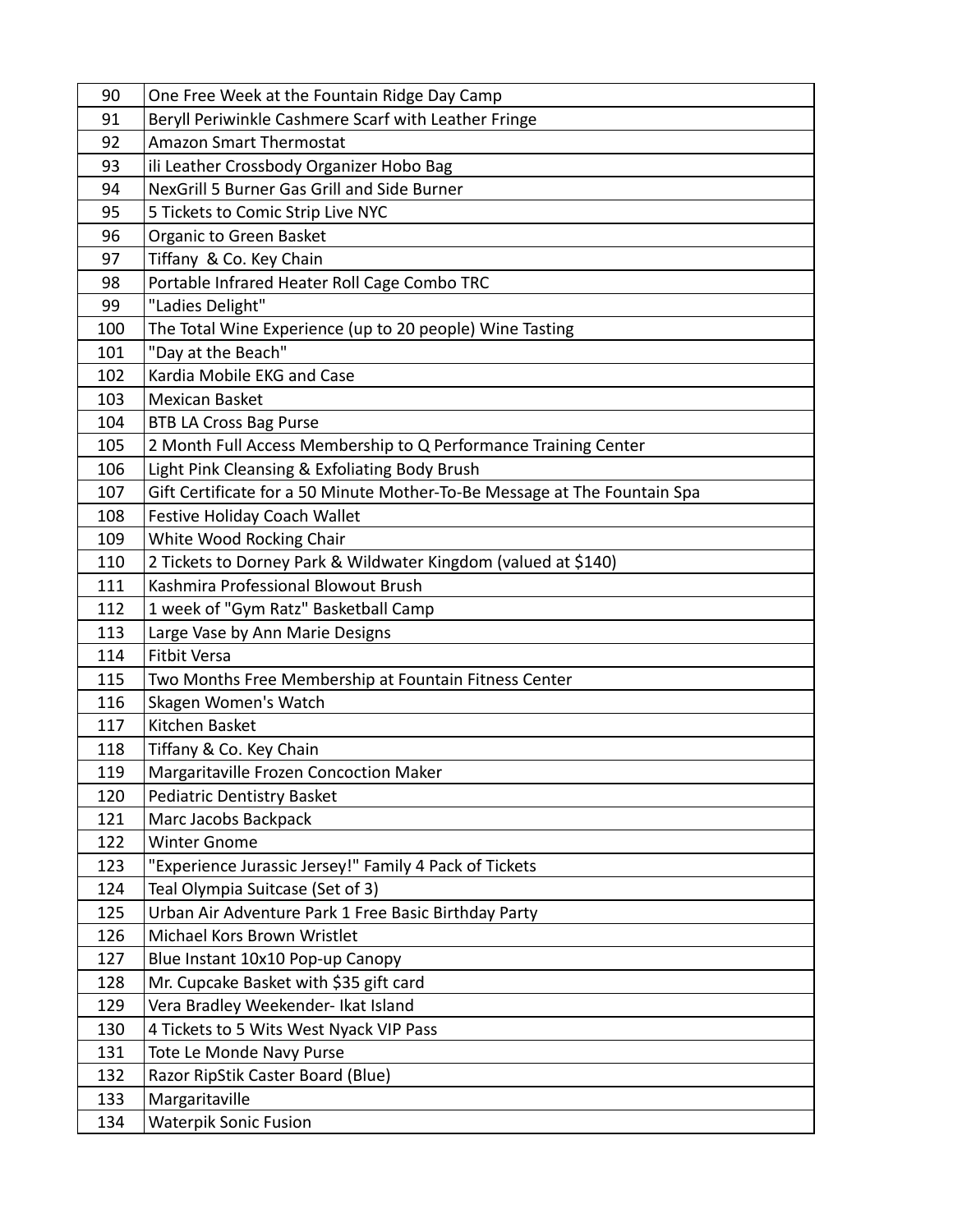| 135 | 5 Tickets to Comic Strip Live NYC                                              |
|-----|--------------------------------------------------------------------------------|
| 136 | Giant Jenga Family Edition                                                     |
| 137 | Snakeskin and Tan Coach Handbag                                                |
| 138 | DeLonghi Nespresso Inissia & Aeroccino3                                        |
| 139 | Flexible Flyer Sled & Bunny                                                    |
| 140 | 4-1 hour Personal Training Sessions at Q Performance Training Center           |
| 141 | <b>Brookstone Towel Warmer</b>                                                 |
| 142 | Gift Certificate for a 50 minute Stress Relief Message at The Fountain Spa     |
| 143 | Armani Exchange Sunglasses                                                     |
| 144 | M.I.L.A. Luxury Leather Fringe Bag                                             |
| 145 | Gift Certificate for Two 1/2 hour Golf Lessons at Jon Manos Golf Academy       |
| 146 | Admission of Any Group up to Ten (10) People to The Stress Factory Comedy Club |
| 147 | Monster Mini Golf Basket                                                       |
| 148 | Keurig K-Elite                                                                 |
| 149 | Tiffany & Co. Platter                                                          |
| 150 | 10 Classes to CKO Boxing                                                       |
| 151 | Admission of Any Group up to Ten (10) People to The Stress Factory Comedy Club |
| 152 | Chanel N5                                                                      |
| 153 | Vera Bradley Mickey's Whimsical Paisley Iconic Vera Tote                       |
| 154 | Gift Certificate for Two 1/2 hour Golf Lessons at Jon Manos Golf Academy       |
| 155 | 3 Free Personal Training Sessions                                              |
| 156 | Tory Burch Crossbody Bag                                                       |
| 157 | One Week of Summer Camp at One River Allendale                                 |
| 158 | Admission of Any Group up to Ten (10) People to The Stress Factory Comedy Club |
| 159 | Tiffany & Co. Key Chain                                                        |
| 160 | \$150 Gift Certificate to Wostbrock Home                                       |
| 161 | Mary Kay Basket                                                                |
| 162 | Gift Certificate for Two 1/2 hour Golf Lessons at Jon Manos Golf Academy       |
| 163 | "Win Big"                                                                      |
| 164 | Samantha Bennett Artistry Gift Certificate for a Facial                        |
| 165 | One Month of Free Lessons at Goldfish Swim                                     |
| 166 | Donna's Custom Cupcake Designs                                                 |
| 167 | Gift Certificate for Two 1/2 hour Golf Lessons at Jon Manos Golf Academy       |
| 168 | 3-Piece Outdoor Patio Wicker Bistro Set with Side Storage Table                |
| 169 | Cherry Willow Tree                                                             |
| 170 | \$100 Amazon Gift Card                                                         |
| 171 | <b>Chanel Coco</b>                                                             |
| 172 | Admission of Any Group up to Ten (10) People to The Stress Factory Comedy Club |
| 173 | <b>Tory Burch Handbag</b>                                                      |
| 174 | One 45 Minute Session to Center IMT                                            |
| 175 | Gift Certificate for Two 1/2 hour Golf Lessons at Jon Manos Golf Academy       |
| 176 | \$250 Gift Certificate to Artisan Boards                                       |
| 177 | Guardian 20" Small Bike (Ages 5-8)                                             |